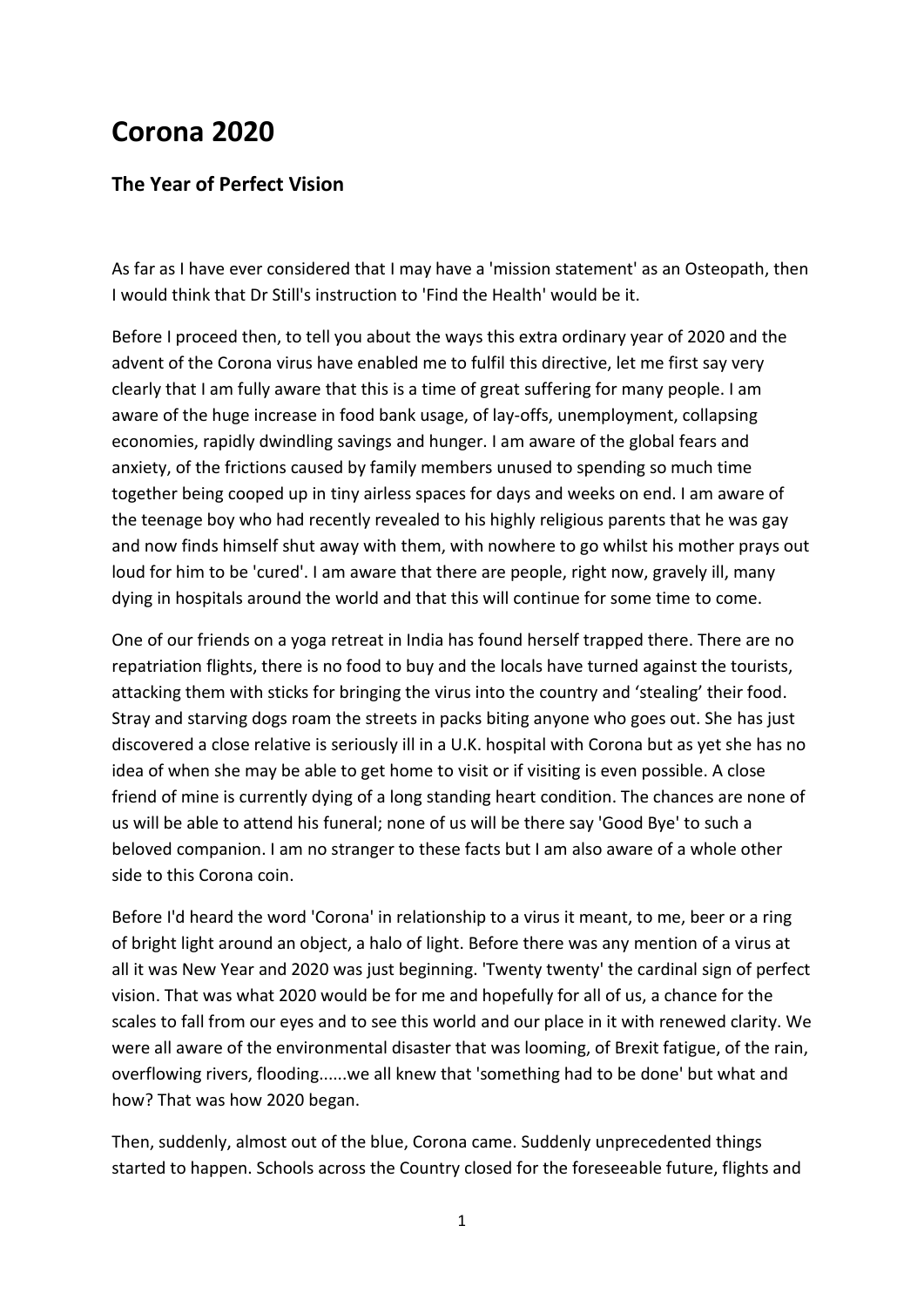airports closed down, roads, streets and shops emptied. What would have taken the combined forces of Extinction Rebellion, David Attenborough, Greta Thunberg, Greenpeace and the worlds' Governments a decade to coordinate happened in days. The skies cleared, the air cleared, stars were brighter and the bird song louder. In China 20 times more people lived because of the reduction in atmospheric pollution than were dying from Corona (Marshall Burke, Stanford University scientist reported in USA Today 14.03.2020).

Communities were coming together, neighbours shopping for each other. At 8.00pm on March 26th there was a nationwide round of applause in appreciation of the NHS, the day before that 400,000 people had volunteered their services to hospitals and G.P. surgeries. Clearly there were many silver linings to this Corona cloud. To me, it seemed not only was the cleaner air helping us to see better but we were simply seeing what truly mattered more clearly. Our jaded, rather selfish attitudes disappeared like a cataract under a laser as we began to see our friends, family, work colleagues and community in a whole new light. We, as a collective, were all in it together; indeed the whole world was in it together. Boundaries and grievances dissolved as we understood that the virus, in the age of international flight, was no respecter of political or geographical affiliations. We may have been separated by Social Distancing but in many ways were brought closer together by the very same thing.

However, where was the silver lining in this Corona cloud for Osteopaths when our practices were closing, patient lists shrank and our incomes slashed?

Let's go back to Dr A.T. Still. Firstly, he was no stranger to epidemics. In 1863 four of his children died from spinal meningitis within a fortnight of each other, a level of bereavement unimaginable to almost all of us. His faith was shattered and he ceased to practise. Then, a neighbour came to him, desperate, begging him to help his dying 8 year old daughter. The two men had held a long grudge but the neighbour, in tears, implored Still saying, 'let bygones go and come with me'. Dr Still, also moved to tears forgave the man and went to treat the girl who was saved. Whilst this situation is way beyond what most of us will ever be asked to do, it is an example of what we can all do. We can all have our faith restored. We can all forgive and be forgiven. We can all volunteer our services and share our skills. In grief Still had separated himself from his community, he was healed by being restored to it. Isn't that what is happening to us? Isn't our faith in human nature being restored as we move from the self of individualism to the Self as a member of Humanity? Isn't the light around the Corona virus illuminating a new pathway for us just as the light that followed Still's grief inspired him to see a school, a teaching, a science called Osteopathy?

What pathway is unfolding for you during this time? What pathway for all of us as Osteopaths? What would Still do now, or Sutherland?

Dr Still, the respecter of Health rather than disease certainly taught his students to work with highly contagious illness. He even instructed his own son, Charley, to work on the victims of the Diphtheria epidemic in Red wing Minnesota. The infection had a mortality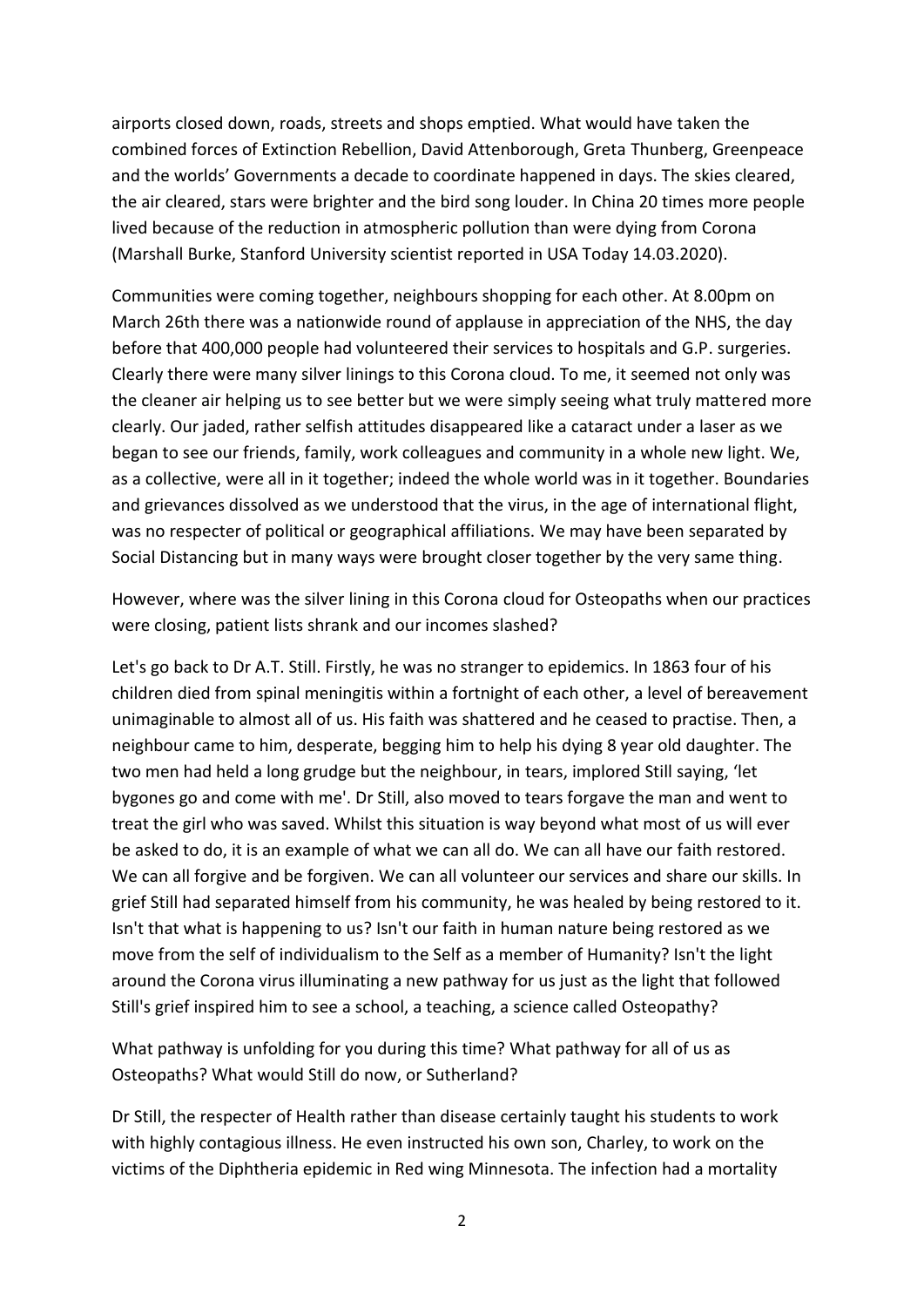rate of up to 50% claiming on average one fatality a day. In todays' parlance the town was in lockdown. On many front doors were quarantine notices saying,' Keep out! By order of the State Board of Health - Contagious Diphtheria.' No doubt this would have frightened off many of us but Dr. Still sent in his son, even though Charley had never treated a case of Diphtheria before in his life. Charley was thrown in at the deep end and spent the entire night with the family of 5 sick children and a dying servant girl. He said later, 'I worked with those children all night, I was afraid to quit treating'. By morning all patients were on the road to recovery.

What will you say if this Corona epidemic goes down in history along with the Spanish flu of 1919, or the 1854 Cholera outbreak in London's Broad Street and someone says to you, 'What did you do during the Corona outbreak of 2020?' Heaven forbid with examples like that of our founding Father we say, 'Well I sat at home on the sofa watching Box sets and waiting for things to go back to normal'.

## So, you may well ask, 'Mary, what have you done'?

Well, I've tried to follow my Osteopathic Mission Statement ....to 'Find the Health' and the first place I started to look was within myself. What does it mean to find the Health? To me it means to find within that which goes beyond, as Still put it, 'material forces or physical derangements that generate disorder'. To me it means to go within, to find stillness, peace and the glimmer of liquid light. To Still it meant to find the 'Immutable Truth underlying the cause and cure of disease'.

Still realised that before he had been able to see this internal spark of Health he had unconsciously absorbed a world view that insidiously shaped his thoughts and actions, a belief system that upheld a set of material values that were based on controlling Nature, rather than harmonising with its inherent wisdom. As he relinquished these world views, so the Immutable Truth became more visible to him. How many of us have put our inherent belief in our right to control Nature ahead of our own (and Nature's) inherent wisdom? How many of us have called on the Natural World and its Dynamic Stillness as we look to the horizon and await the Tide to help treat our patients but have no qualms about damaging that very same Natural world by eating palm oil or flying or …the list goes on and on.

Suddenly the year of the 2020 Corona pandemic was the year for me to go within, to find the Health and to completely reassess my relationship with the natural world ......and then I realised that the whole natural world and lots of the people in it seemed to be assisting me! What would it look like if I were to wish for a forty day Spiritual Retreat that I could spend in the comfort of my own home and garden and which the Government would partly fund? What would it feel like if all the world said they would help me by clearing my list of patients and being quiet and still? If they all agreed to stop driving around and empty the roads so I could be meditative as I walked the lanes and cycled the canal footpath? How grateful would I be if everyone in the whole world said they would stop flying so the sky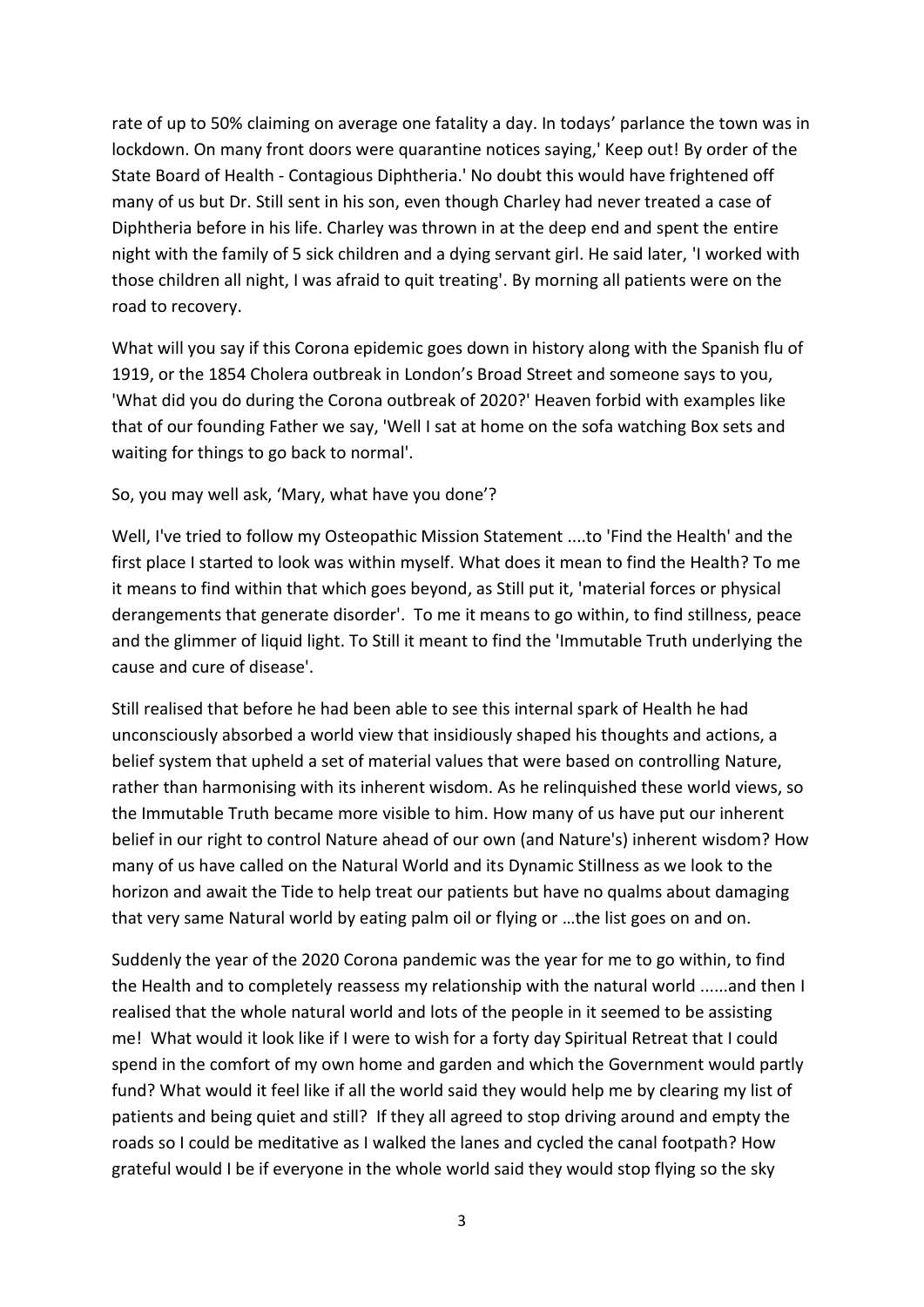could heal and the air could clear? How moved would I be if my fellow citizens rallied to the call of the doctors and nurses who like Charley, have been sent in to treat dying children night after night with no previous experience? ......well readers... it's happened and not just to me, we have all been given a similar opportunity.

Like a miracle, my wildest wish has been granted.....everyone IS being stilled, I have days ahead of me in which I can go within and discover Health and guess what, that Health is shared by all of us. If one of us finds it, we light a penny candle in the dark for many as yet unknown to us. Far from this being a selfish journey, the more of us who find the spark of Health the easier it is for the rest of us. It's the most beautiful act of communion, of community, of Humanity.

But, there is more....even more than my wildest dream coming true.....we are being hugely assisted by the Natural World herself.

If I asked, 'How would you find the spark of health in your patient, osteopathically?' you may well say that you would do an EV4 or a CV4 and there would be an ignition. You would have brought the whole mechanism to a point of profound stillness and silence until there was a deep inhalation and ....light!

If we were to ask, 'How could the Natural world, of which we are an integral, interwoven part, assist in our collective healing?' I wonder if the answer may be that She would contrive to bring us all to a point of profound stillness and silence until there was a deep inhalation and the light of ignition, of renewed vision?

What if this Corona cloud truly has a silver lining and there is a kindness to it? What if we are all on this healing journey together and the natural world with its' inherent wisdom is our Osteopath, our Healer?

One of my insightful patients suggested that the panic buying so rife in those initial weeks may have been the subconscious buying of provisions, just as we would do before setting off on a journey. Did we perhaps subconsciously realise that we were all, collectively, about to go on a journey, possibly the most important journey of them all, the journey within, the journey into the halo of light that is The Immutable Health?

Each morning I get up and look out of the window at a world that is getting more still and more silent by the day. It is a Dynamic Stillness and the most vibrant silence I have ever heard. My sense is that Mother Nature, the Mother of all Osteopaths, is treating us right now. The sky, the air, the birds, the wind and rain, our pets and livestock, the wild creatures and the sea creatures ……perhaps they are all helping? Human beings are an indivisible part of the Natural World and yet we often see ourselves as separate from it. My sense is that as the whole world is being stilled so we are being awoken to our part in its collective wholeness. Mother Nature and her natural world around us are giving us an opportunity to